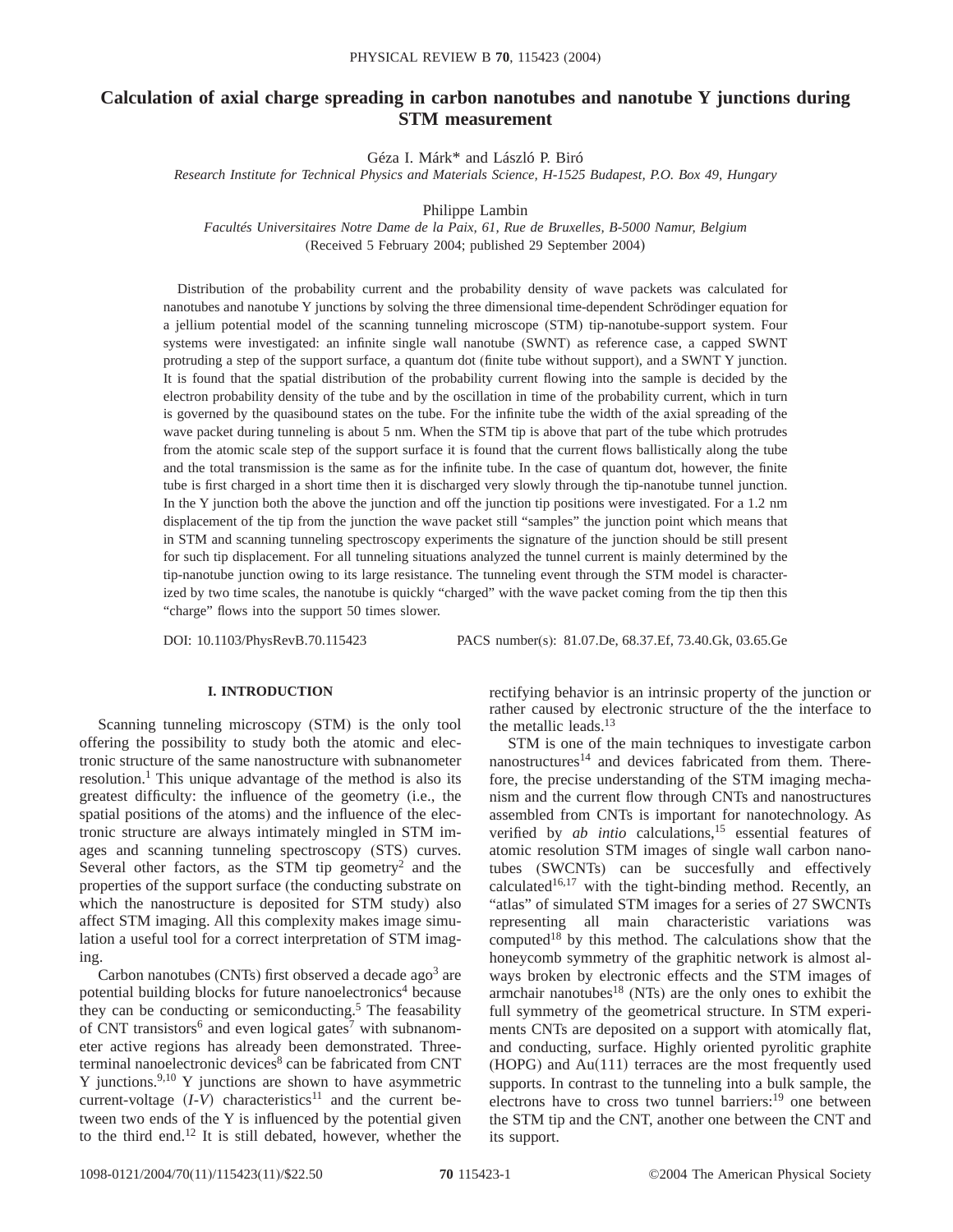

As we have shown earlier,  $20$  some of the features of the STM image are of purely geometrical origin. Most important among these is the apparent lateral broadening<sup>2</sup> of the CNTs in STM images caused by the curvature of the tip comparable to (or larger than) the curvature of the CNT. In order to concentrate only on these geometrical effects without the effect of the specific atomic structure, we constructed a jellium potential model of the STM tip-CNT-support tunnel junction. Owing to the characteristic lengths of this model, comparable to the  $\lambda_F$  Fermi wavelength of the electrons and to the micrometer electronic coherence lengths $^{21}$  in SWCNTs quantum interferences<sup>22</sup> and multiple scattering are important ingredients to account for in a realistic model of tunneling through SWCNTs. Wave packet dynamics<sup>23,24</sup> is an effective and conceptually simple method to study electron tunneling through nanostructures. Formerly we have performed two dimensional (2D) wave packet (WP) scattering simulations<sup>20</sup> for jellium models of STM tip-CNT-support tunnel junctions. With this simple model, we were able to  $explain^{20}$  several phenomena important in STM imaging of CNTs, including the tip caused apparent broadening, and the displacement of the tunneling point on the surface of the tip during scanning of the CNT which causes an apparent asymmetric distortion<sup>16</sup> of the atomic lattice. STS spectra were also computed<sup>25</sup> by the same technique. The calculations revealed asymmetric *I*-*V* curves—found frequently in STS experiments<sup>26</sup> even when using HOPG substrate—of pure geometric origin. The asymmetry was found<sup>25</sup> to depend on the nature of the contact between the tip and the CNT. There is a greater asymmetry if this contact is not a tunneling contact but an electronic point contact, $27$  as the result of a mechanical deformation of the NT exerted by the STM tip—as is often the case in experiments.25

2D calculations, however, could not simulate the axial spreading of the WP along the CNT during tunneling. This WP spreading is caused by the different dimensionality of the two tunnel junctions. Indeed, the tip-CNT tunnel junction is zero dimensional but the CNT-support tunnel junction is one dimensional. By calculating the WP spreading during tunneling, we can estimate the axial length range averaged by STM/STS. Thus, we can calculate how far the influence of a local perturbation (e.g., the different electronic structure of the center of the Y junction) is extended along the NT. Recent advances in computer power permit us to address the full three dimensional (3D) geometry of the problem and thus to handle the WP spreading phenomenon. This kind of calculation is exposed in the present paper.

The organization of the paper is as follows. In Sec. II the tunnel barriers are constructed for the STM junctions containing the different arrangements of CNTs. Section III gives an outline of the WP dynamical method for calculating the tunnel current and it is explained how relevant physical quantities giving insight into the tunnel event are calculated

FIG. 1. Probability currents analyzed in this paper are shown by arrows. Cross section of the geometric (effective) surface of the STM tip, nanotube, and support are shown by full (broken) line.

from the time dependent wave function. In Sec. IV numerical results are presented for the time dependent probability density distribution and probability current distribution for the four model systems and their total tunneling probabilities are also calculated. Section V is devoted to the discussion of the results.

Hartree atomic units are used in all formulas except where explicit units are given. Systeme International units are used, however, in all the figures and numerical data.

### **II. MODEL SYSTEMS**

The four model systems are shown in Figs. 2, 5, and 6. The geometrical and material parameters of the CNT, the tip, and the support are chosen to be consistent with our former 2D calculations. $20,25$  The CNT is modeled by a cylinder of 0.5 nm radius floating above the support at a distance of 0.335 nm (which is the Van der Waals distance of the graphene sheets in HOPG). The STM tip is taken as a rotational hyperboloid of 0.5 nm apex radius and 15° aperture angle. The effective surface of these objects is assumed to lie 0.071 nm outside their geometric surface (defined as a smooth surface matching the nuclear skeleton of the surface atoms). The potential barrier  $V(r)$  is a jellium potential which models the binding of the electrons in the objects. It is constructed such that  $V(r)=0$  outside the effective surfaces of the electrodes and  $V(r) = -9.81$  eV inside.<sup>20</sup> The STM bias is chosen to be zero throughout this work, which is a good approximation for small bias experiments, or when the imaging process is not bias dependent.

An infinite tube on a flat support is our reference system. For the case of the capped NT hanging outside a step, a 1 nm high step is considered with a hemisphere-capped cylinder protruding to a length of 3 nm. The STM tip is displaced 1.8 nm along the tube from the step edge above the lower terrace. To identify the contributions of the tip-NT and NTsupport tunnel junctions, a special, hypothetical "quantum dot" system was also considered: a 5.1 nm long tube closed at both ends. This system is hypothetical because the nanostructure is free standing, i.e., it has no support surface in this model. The Y junction is modeled by joining symmetrically three 1 nm diameter semi-infinite cylinders. The tip is either above the trigonal symmetry point or displaced 1.2 nm along one arm.

Due to the fact that our calculation method (see later) applies to a localized system, a large enough cuboid *presentation box* has to be selected. The axial (longitudinal) length (15.36 nm) of this cuboid was chosen in such a way that the majority of the tunnel current flows from the tube into the support surface within this length. Absorbing boundary conditions were applied at the boundaries of the presentation box, i.e., those parts of the WP flowing out from this box are eliminated. After the WP has tunneled into the NT, it partly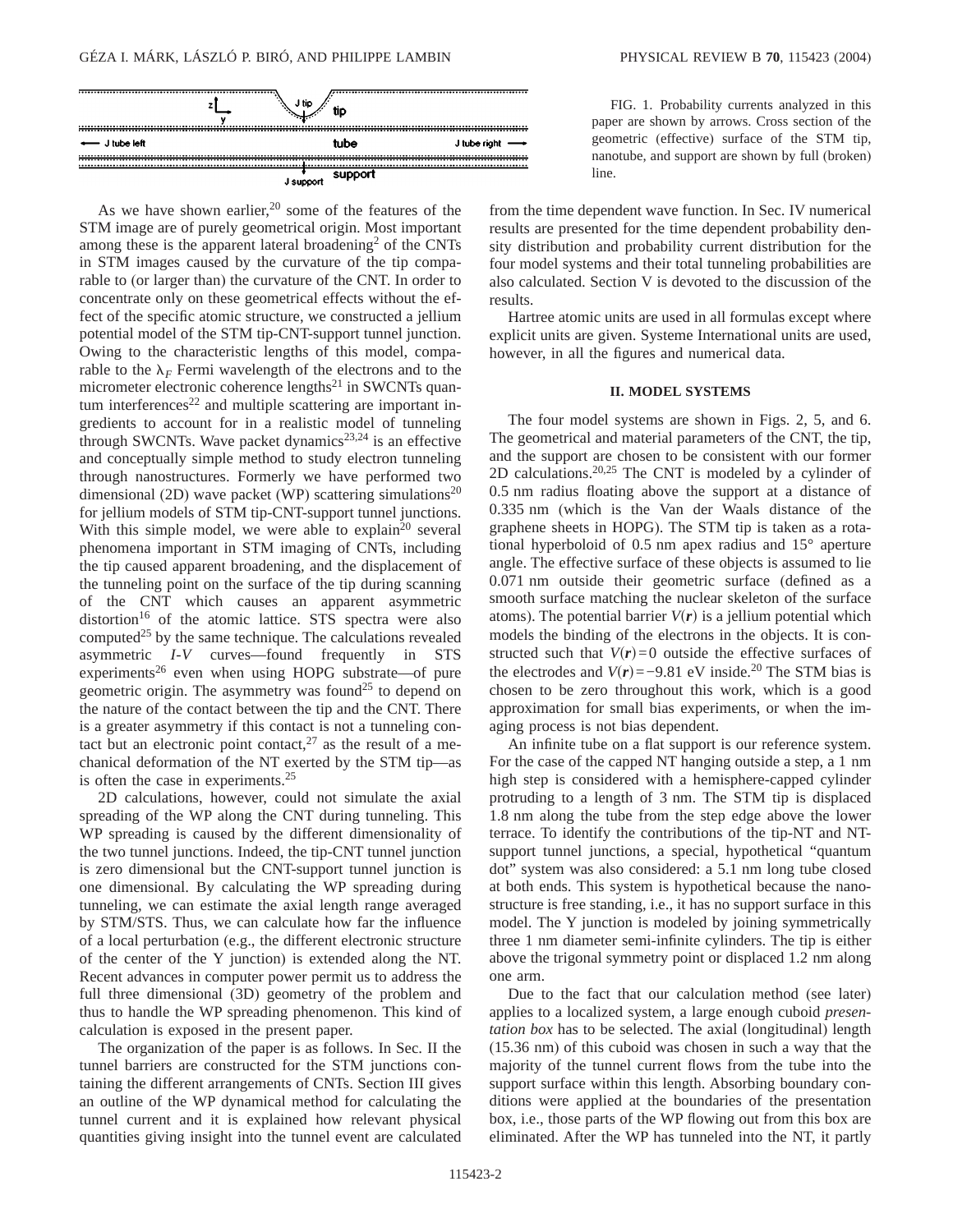tunnels into the support within the  $-7.68$  nm  $\leq y \leq 7.68$  nm axial interval of the presentation box and partly flows outside the box at the tube end(s), see Fig. 1. [As shown later (Sec. IV C), the probability of tunneling back from the NT to the tip is negligible.] These *I*<sub>tubeend</sub> current componenents, however, would eventually also tunnel into the support surface when the axial length of the presentation box went to infinity (see Sec. VI).

## **III. CALCULATION METHOD**

The calculation method is similar to that used for our 2D tunneling simulations<sup>20,25</sup> but this time the computation is performed in 3D. Computation work was done on a shared memory parallel computer.<sup>28</sup> The 3D Fourier transform method (see later) applied in this work can be effectively paralellized. A Gaussian WP is launched with the Fermi momentum  $k=(0,0,-k_F)$  from inside the tip bulk towards the apex of the tip. The real space width of the WP is chosen to be  $\Delta x$ , *y*, *z*=0.37 nm which is significantly larger than the  $\Delta x$ ,  $y=0.108$  nm value for the tip-sample tunneling channel obtained from our calculation (see Sec. IV A). The  $\psi(x, y, z; t)$  time dependent wave function is computed from the time dependent 3D Schrödinger equation by the *split operator Fourier transform method*24,29,30 (also called spectral method). Absorbing boundary conditions are realized by a drain potential around the presentation box.<sup>31</sup>

The method of analyzing the resulting large four dimensional wave function dataset basically relies on calculation of integrals of certain quantum mechanical observables derived from the wave function on carefully chosen subspaces. As a first step two important observables are calculated from the wave function: the  $\rho(r;t)=|\psi(x,y,z;t)|^2$  probability density and the  $j(r; t)$  probability current density. Time evolution of  $\rho(r;t)$  is shown by snapshots of an isodensity surface for two model geometries in Fig. 2. To analyze the probability density distribution along the NT, the three dimensional probability density is integrated on the tube cross section

$$
Q_{\text{tube}}(y;t) = \int_{\text{tube}} Q(x,y,z;t)dxdz,
$$
 (1)

where  $\int_{tube}$  means integrating between the effective surfaces of the tube.  $\varrho_{\text{tube}}(y; t)$  axial probability density distributions are shown in Fig. 3 by 2D filled-contour graphics. Integrating  $\varrho_{\text{tube}}(y; t)$  again for the length of the tube gives the total probability  $P_{\text{tube}}(t)$  of finding the electron on the tube as the function of time which is shown on Fig. 4.

 $j(\eta, \xi; t)$ , the perpendicular component of the  $j(\mathbf{r}; t)$  probability current density flowing across selected *measurement planes*, gives the 2D map of the probability current crossing those planes as the function of time, where  $\eta$  and  $\xi$  are the parametric coordinates (inner coordinates) of the plane.  $\int j(\eta, \xi; t) d\eta d\xi$  gives the *I*(*t*) probability current crossing the particular measurement plane as the function of time. By calculating the indefinite integral  $T(t) = \int_0^t I(t')dt'$ , we determine the transmission versus time, i.e., the portion of the WP that has crossed the measurement plane until time *t*. The  $T(t=\infty)$  asymptotic value gives the total transmission for that plane.



FIG. 2. Time evolution of the probability density of the wave packet approaching the STM junction from the tip bulk and tunneling through the nanotube into the support. The left column is for the infinite tube on an atomically flat support and the right column is for the capped tube hanging above a step of the support surface. Geometries of the two systems are shown on the upper subimages. The cuboid shows the presentation box boundaries. All dimensions are in nanometers. The subsequent subimages show snapshots of an isodensity surface with density value of  $\rho(r; t) = \rho_0 = 2.0245$  $\times$ 10<sup>-6</sup> nm<sup>-3</sup>. The isosurface is clipped at the presentation box boundaries.

As an application of the earlier concepts, if we calculate the  $j_{\text{support}}(x, y; t)$  probability current density flowing into the support surface and integrate it along the coordinate *x* perpendicular to the NT, we receive the  $j_{\text{support}}(y; t)$  function shown in Fig. 3.

Integrating this quantity for the length of the tube gives the  $I_{\text{support}}(t)$  total probability current flowing into the support at the given time and integrating from  $t=0$  to  $t=\infty$  gives the  $T_{\text{support}}(y)$  axial dependent transmission. In the same way the  $I_{\text{tubeend}}(t)$  and  $T_{\text{tubeend}}(y)$  as well as the  $I_{\text{tip}}(t)$  and  $T_{\text{tip}}(y)$  quantities are calculated, which are the current and transmission for a plane perpendicular to the tube at the end of the presentation box and for a plane below the tip apex. See Fig. 1 for the definition of these current componenents.

Time development is followed until  $P_{\text{tube}}(t)$  becomes negligibly small.

Table I gives a brief dictionary of the notation used throughout this paper.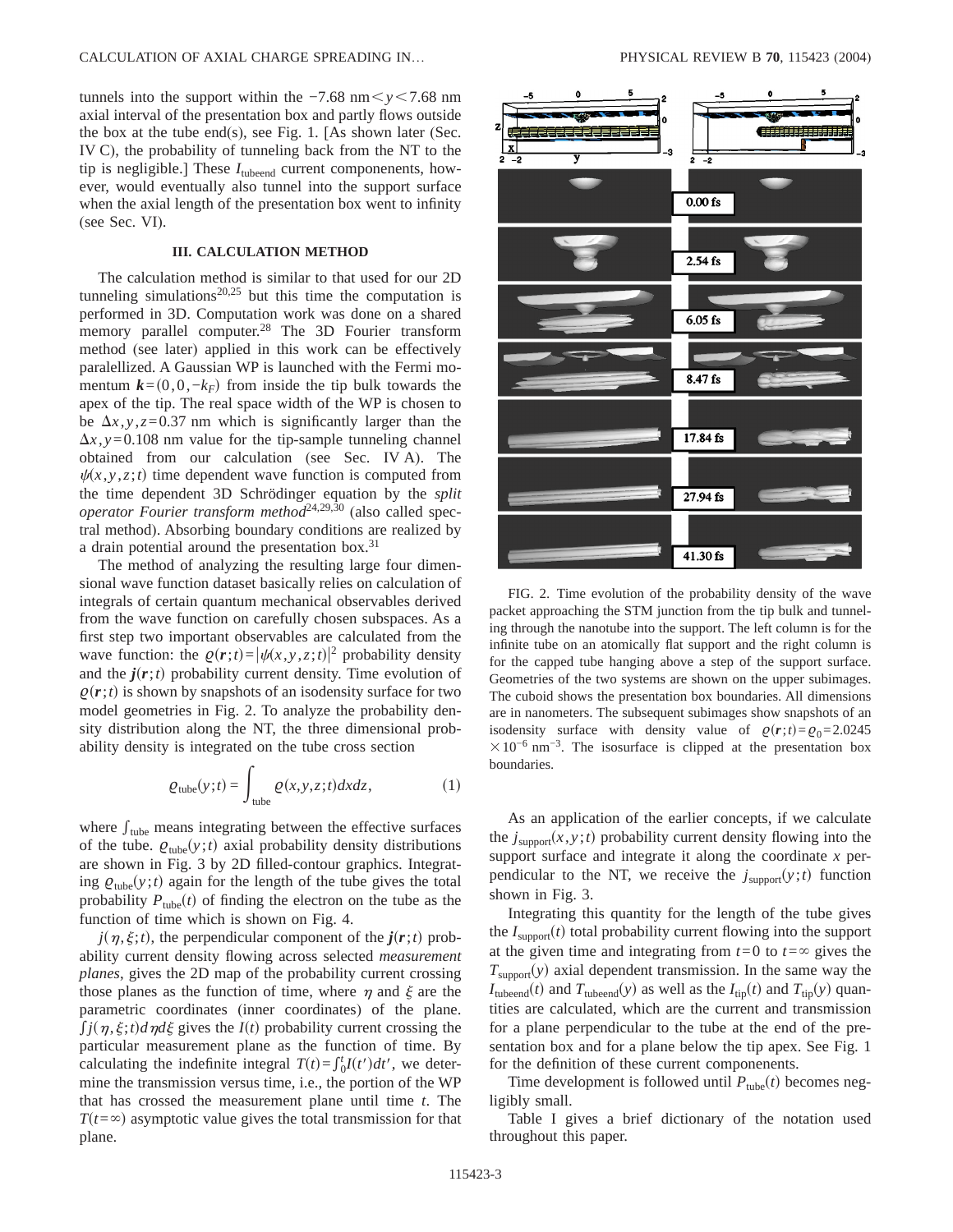

FIG. 3. Analysis of the tunneling process as the function of time and the *y* position along the tube. Upper part  $(a)$ – $(d)$  is for the infinite tube above an atomically flat support and lower part (e)–(h) for the capped tube protruding a 1 nm high step. The YZ cross sections of the potential are shown in the left subfigures. The tip is fixed at  $y=0$ . (a) and (e) "Quantum carpet" plot of the linear probability density on the tube as the function of time and the axial coordinate. White corresponds to zero density and black to 2.10  $\times$ 10<sup>-3</sup> nm<sup>-1</sup>. (b) and (f) Linear probability density along the tube at time instants  $t_1 = 2.54$  fs,  $t_2 = 3.75$  fs, and  $t_3 = 4.96$  fs. (c) and (g) Probability current density flowing into the support surface as the function of time and axial coordinate. White corresponds to zero current and black to  $8.03 \times 10^{-6}$  nm<sup>-1</sup> fs<sup>-1</sup> for (c) and 6.34  $\times$ 10<sup>-6</sup> nm<sup>-1</sup> fs<sup>-1</sup> for (g). (d) and (h) Transmitted probability into the support as the function of the axial coordinate. (See the text for details.) Contour shades are drawn on a square root scale on all grayscale figures.

#### **IV. RESULTS**

#### **A. Infinite tube on atomically flat support**

The left column of Fig. 2 shows the geometry of this system and the time evolution of the  $\rho(r;t)$  probability density. The particular snapshot times were chosen according to



FIG. 4. Time cumulated transmissions of the wave packet launched from the tip bulk into the support surface (dotted line) and through the tube cross section at the presentation box boundary (dashed line). The total probability of the wave packet at the tube is also shown as the function of time by a dash-dotted line. Net transmission from the tube plus the probability on the tube is shown by the continuous line. See the text for details. (a) Infinite tube above an atomically flat support. (b) Capped tube hanging above a step of the support.

the features of  $j_{\text{support}}^{\text{capacity}}(y; t)$  shown on Fig. 3(g), (see Sec. IV B). Complete time evolution can be seen on the Web (http://www.mfa.kfki.hu/int/nano/online/longspread2004/) by computer animation. Initial stages of the time evolution were calculated earlier,  $32$  but in the present paper we extend the simulation for a long enough time and large enough calculation box to study the complete dynamics of the process. By  $t=2.54$  fs the middle part of the tube is already "charged," the WP flows around the tube. At this particular instant  $\varrho_{\text{tube}}(y; t)$  is maximal, see Fig. 3(a). After this time the majority of the WP is scattered back into the tip and the part

TABLE I. Summary of observables calculated from  $\psi(x, y, z; t)$ .

| Quantity                   | Definition                                  | Explanation                                                                         |  |
|----------------------------|---------------------------------------------|-------------------------------------------------------------------------------------|--|
| $Q_{\text{tube}}(y; t)$    | $\int_{\text{tube}} \rho(x, y, z; t) dx dz$ | Time dependent linear<br>probability density on<br>the tube                         |  |
| $P_{\text{tube}}(t)$       | $\int_{v_{\min}}^{y_{\max}} Q(y;t) dy$      | Total probability on the<br>tube as the function<br>of time                         |  |
| $j_{\text{support}}(y; t)$ | $\int j_{\text{support}}(x, y; t) dx$       | Time dependent linear<br>probability current<br>flowing into the support<br>surface |  |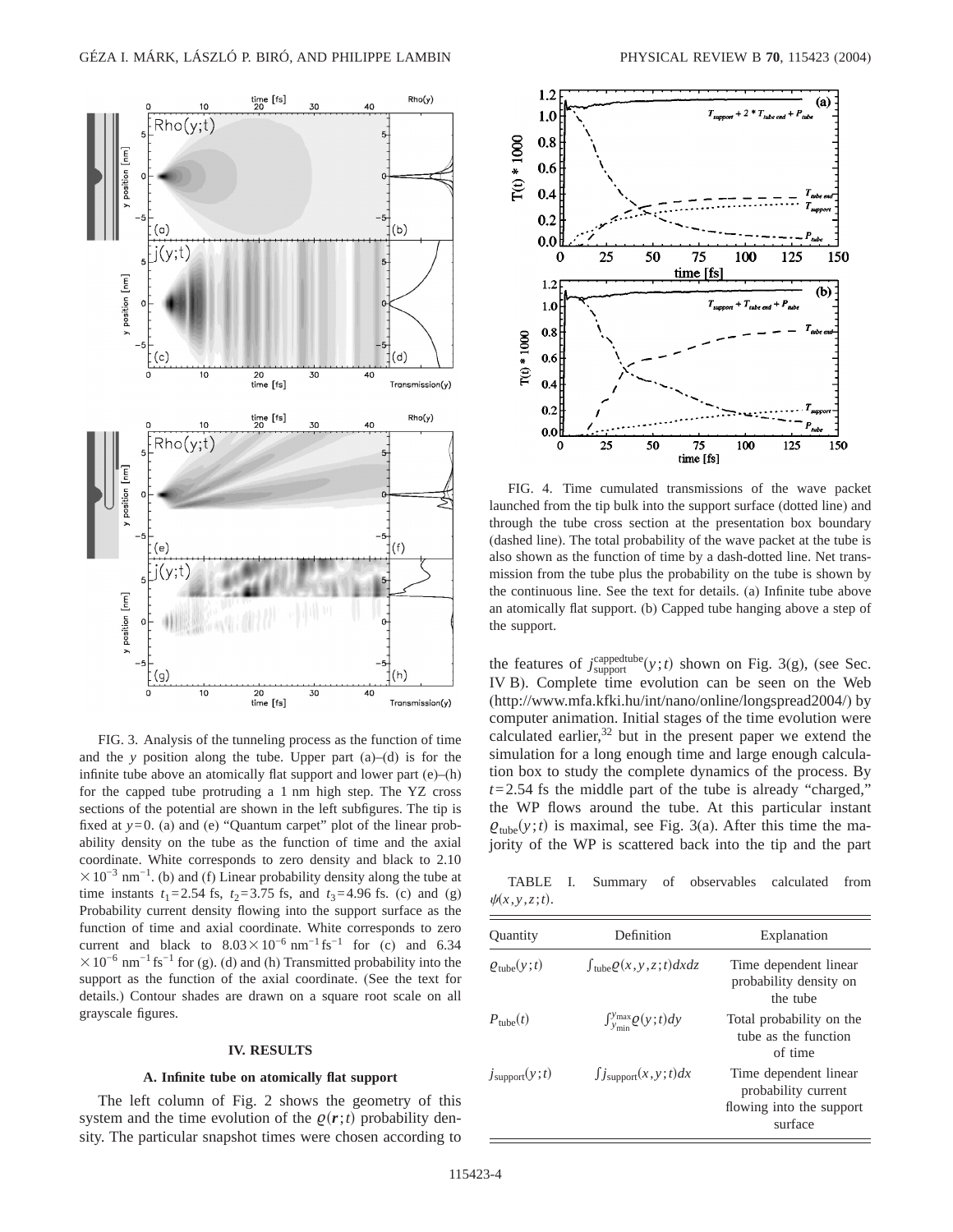remaining on the tube spreads along it and gradually tunnels into the support surface. The large part of the WP scattered back into the tip produces interference patterns with the incoming wave. These interference patterns are still visible in the tip bulk region until  $t=8.47$  fs, after that the backscattered WP part is traveling out of the presentation box and is absorbed in the drain potential bordering this box. As seen on the series of snapshots for  $t=6.05$  fs,  $t=8.47$  fs, and  $t$  $=17.84$  fs the NT-support tunneling channel is gradually opening along the tube axis as the WP is spreading along the tube. This channel is not any more seen on the subsequent isosurface snapshots because the overall probability density decreases as a consequence of the gradual flowing out of the WP from the presentation box. As a result of this decrease, the density in the tube-support junction becomes smaller than the density corresponding to the particular isosurface. As discussed later, however, the tunnel current is still flowing for these times but with a decreasing intensity and in a channel with increasing width in the axial direction.

The long, axial structures seen from  $t=6.05$  fs in the isosurfaces are standing wave patterns along the circumference of the tube. These are caused by the interference of different radial eigenstates of the tube. Because the tunneling coupling of the tube wave function with the tip and the support is relatively weak, one can consider that the system has translational invariance along the *y* axis, hence, the wave function of the tube can be approximated as

$$
\psi(r;t) \approx \psi_{\text{freetube}}(r,\varphi;t)\psi_{\text{freetube}}(y;t),\tag{2}
$$

where *y* is the axial coordinate and  $r$ ,  $\varphi$  are the radial coordinates in the cross sectional planes perpendicular to the tube axis. According to our recent calculations,33 the energy of the first few radial eigenstates of a free standing jellium tube falls into the energy window of the incoming WP, hence,  $\psi(r, \varphi; t)$  is a superposition of these states. The time dependence of the phases of the superposition components yields the time dependent density waves around the tube seen in the isodensity surface plots.

Figure 3(a) shows the time dependence of  $\varrho(y; t)$ , the probability density integrated over the cross section of the tube [cf. Eq.  $(1)$ ] as a spacetime density plot<sup>34,35</sup> (a "quantum carpet"). For  $t < 1.2$  fs there is only negligible probability on the tube because it takes a finite time for the WP to reach the tube region from its initial position in the tip bulk. When the WP reaches the tube, the central part (i.e., that below the tip) of the tube gets charged which is seen in Fig. 3(a) as a high intensity, narrow peak around *t*=2.54 fs. After this time the WP is gradually spreading along the tube. As seen on Fig. 3(a),  $\varrho(y; t)$  is a smooth function, because the oscillations along the tube circumference are integrated out. In the approximation of negligible coupling of the tube wave function with the tip and the support [cf. Eq. (2)]  $\varrho(y; t)$  $\approx |\psi_{\text{freetube}}(y; t)|^2$ . In this approximation the jellium potential seen by the WP does not depend on the *y* coordinate, hence, the WP is spreading along the tube like in free space. The coupling of the tube wave function with the support, however, does cause a gradual tunneling of the WP into the support surface while it spreads along the tube.

TABLE II. Wave packet transmissions (in  $10^{-3}$ ) through the different measuring planes defined in Fig. 1. for the case of the simple tube above an atomically flat support and the capped tube protruding the step.

|              | Support | Tube right end | Total  |
|--------------|---------|----------------|--------|
| Flat support | 0.3271  | 0.3714         | 1.1287 |
| Step         | 0.2017  | 0.8109         | 1.1252 |

As can be seen in Fig. 3(a), the isodensity contours are linear for small *t* values. By calculating the tangent of the contour corresponding to the 3D density value  $\varrho(r;t) = \varrho_0$  $=2.0245\times10^{-6}$  nm<sup>-3</sup>, i.e., those displayed on Fig. 2 by the isosurfaces, a spreading velocity of  $v_{\text{spread}} = 1.04 \text{ nm}$ /fs is obtained which is close to the  $v_F = 1.33$  nm/fs Fermi velocity calculated from  $E_F$ =5 eV.

The  $j_{\text{support}}(y; t)$  linear probability tunneling current density flowing into the support is shown in Fig. 3(c). The onset of the tunnel current occurs around *t*=2.1, 0.9 fs later than that of  $\rho(y; t)$  because the WP has to flow around the circumference of the tube before it can tunnel into the support. The maximum of the tunnel current density (black dot) occurs at  $t=4.11$  fs. The overall structure of  $j_{\text{support}}(y; t)$  consists of an axial spreading and a temporal oscillation. The axial spreading of the current density is caused by the axial spreading of the WP along the tube. As seen in Fig. 3(c), the  $Q(y; t)$  and  $j<sub>support</sub>(y; t)$  functions spread with the same velocity and the axial shape of the linear current density is similar to the axial shape of the probability density along the tube. The temporal oscillation seen in  $j_{support}(y; t)$  is, however, not present in  $Q(y; t)$ . This oscillation takes place because the tunneling current is determined by the density close to the "lowest" fiber of the tube (i.e., that closest to the support surface) and not by the overall density on the tube. Along a generator of the tube  $\varrho(t)$  oscillates as a result of the interference between the azimuthal eigenstates discussed earlier. Figure 3(d) shows the *y* dependence of the  $T_{\text{support}}(y)$  $=f_0^{\infty} j_{\text{support}}(y; t')dt'$  transmission function. [The integral of  $j<sub>support</sub>(y; t)$  over its other variable, *y* gives  $I<sub>support</sub>(t)$ , which is discussed later.]  $T_{\text{support}}(y)dy$  is the probability that the electron eventually tunnels into the *dy* wide slice of the support surface around *y*. As seen on Fig. 3(d) the largest tunneling probability is right below the tip and the tunneling probability is gradually decreasing along the tube axis, approximately like a Lorenzian. The total transmission into the support

$$
T_{\text{support}} = \int_{y_{\text{min}}}^{y_{\text{max}}} T_{\text{support}}(y) dy = \int_{0}^{\infty} T_{\text{support}}(t) dt
$$
 (3)

is  $0.3271\times10^{-3}$  (see Table II).

The half width at half maximum of the tube-support tunneling channel is 0.105 nm in the *x* direction and 2.37 nm in the *y* direction.

Figure 4(a) is the comparison of the "probability charge"  $P_{\text{tube}}(t)$  found on the tube at a given time with the  $T_i(t)$  timecumulated transmissions, i.e., those parts of the WP that went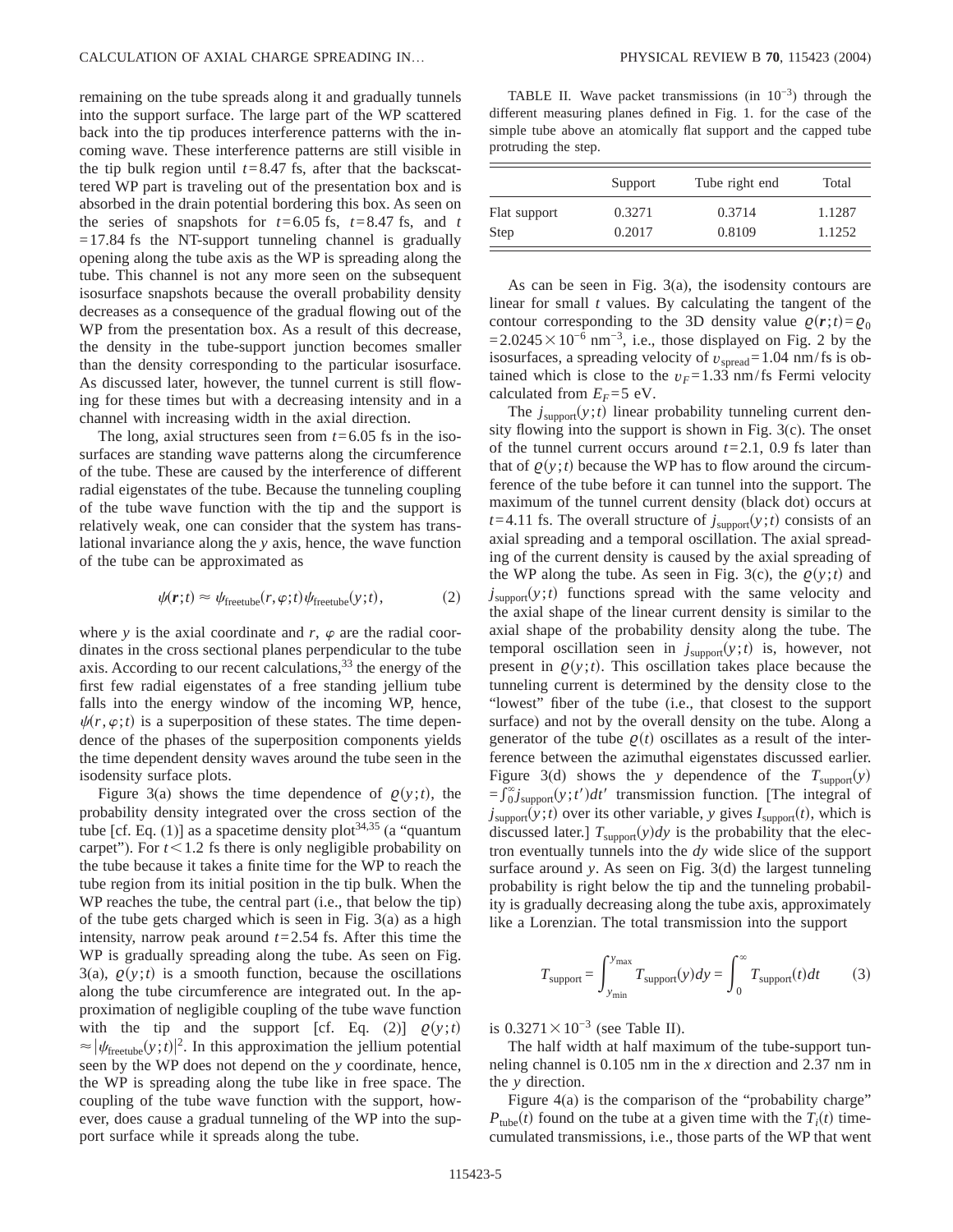through the given measurement planes in the  $[0,t]$  time interval, where *i* is the index of the measuring plane. The definition of these quantities is as follows:

$$
P_{\text{tube}}(t) = \int_{y_{\text{min}}}^{y_{\text{max}}} \varrho(y; t) dy,\tag{4}
$$

$$
T_i(t) = \int_0^t I_i(t')dt'.
$$
 (5)

We have calculated the transmissions for four meausuring planes, called "tip plane," "support plane," and "tube end planes (right and left)," which are the planes below the tip apex, below the support surface, and perpendicular to the tube at the  $y = y_{min}$  and  $y = y_{max}$  ends of the presentation box, respectively, thus  $i \in \{tip, support, tubeend\}$ . As can be seen on the  $P_{\text{tube}}$  function of Fig. 4(a), the tube is first quickly charged by the WP. The narrow peak around  $t=2.96$  fs shows that some of the WP is immediately reflected from the tube to the tip. The probability charge remaining on the tube is decreasing slowly in time. As shown by the full line in Fig. 4(a),  $T_{\text{support}}(t) + 2T_{\text{tubeend}}(t) + P_{\text{tube}}(t)$  has a constant, 1.1287  $\times 10^{-3}$  value, which proves that the decrease of  $P_{\text{tube}}(t)$  is caused by tunneling into the support surface and by direct flowout at the tube ends. As shown in Sec. IV C, the tunnel resistance of the tip-NT interface is much higher than that of the NT-support interface, hence the contribution of tunneling back from the tube to the tip can be safely neglected here.

### **B. Semi-infinite tube protruding from a step of the support**

The right column of Fig. 2 shows the geometry of this system and the time evolution of the  $\rho(r;t)$  probability density. As can be seen in the snapshot for  $t=2.54$  fs, the first stages of the time development for the infinite tube and for the capped tube above the step are very similar. One can also realize this by comparing the  $\varrho(y; t)$  functions displayed in Figs. 3(a) and 3(e). This is because for both systems the WP is transmitted first through the tip-NT interface then flows around the tube circumference. After this time, however, the time development of the two systems becomes different because the WP reaches those parts of the model potential different for the two models.

The most important characteristics of the isodensity surfaces shown in Fig. 2 is the effect of the reflection from the tube end. As seen on the snapshot for  $t = 6.05$  fs, the right part of the isosurface (that corresponding to the infinite half of the tube) is similar to the isosurface for the infinite tube. The left part, however, shows the onset of reflection of the WP from the tube end: there are axial standing wave patterns in the probability density, which are caused by the interference of the electron waves spreading towards and those reflected from the tube end. These probability density waves are also clearly seen in Figs 3(e) and 3(f), the interference maxima are propagating along the tube.

As seen in Figs. 3(c) and 3(g), the  $j_{\text{support}}(y; t)$  linear current densities are also very different for the two cases. The most obvious effect is caused by the partial lack of support for the tube hanging above the step. Because the tube section protruding from the step is hanging at a "height" of 1.335 nm above the lower terrace of the step, the tunneling probability from the tube to the support is much lower than for the case of the flat support where the tube-support distance is only 0.335 nm. The probability current flowing into the lower terrace [Fig.  $3(g)$ ] is small in magnitude and one can notice a fast oscillation versus time. This oscillation can be explained as follows. The incoming WP has a finite energy width of  $\Delta E = 1.17$  eV. The tunneling effect, however, effectively amplifies<sup>36</sup> the higher momentum components. The fact that the probability current flowing into the lower terrace is originating mainly from this higher energy WP parts is the cause of the higher frequency of the temporal oscillation of the current above the lower terrace than that above the upper terrace. The overall magnitude of the current flowing into the lower terrace is small, as seen on the  $T_{\text{support}}(y)$  total transmission function of Fig. 3(h). This small current, however, becomes visible in Fig. 3(g) because of the square root gray scale used for the presentation.

Majority of the tunnel current flows into the upper terrace of the step [cf. Fig. 3(h)]. The particular, complicated structure of  $j_{\text{support}}(y; t)$  seen in Fig. 3(g) is influenced by: (i) the propagation of the  $Q(y; t)$  standing waves (caused by the reflection from the capped end) seen in Fig. 3(e) along the tube and (ii) the interference of the angular momentum eigenstates (cf. Sec. IV A) of the tube. The series of ridges seen in  $j(y; t)$  are in registry with the maxima of the probability density waves seen in  $\rho(y; t)$ .

The  $T_i(t)$  transmission functions (*i*e {tip, support, tubeend}) of Fig. 4(b) are also more complicated than for the reference case, of Fig. 4(a).  $T_{\text{tubeend}}(t)$  is about doubled in magnitude because in the case of the capped tube the WP can leave the tube only at one end as compared to the not capped tube, where it can emerge at both ends.  $T_{\text{support}}(t)$  is slowly, linearly increasing. This is because the WP, after tunneling from the tip to the tube and charging the tube section below the tip (see the  $t = 2.54$  fs snapshot of the isosurface in Fig. 2) can reach the upper terrace of the step only after longitudinal transport along the tube. Hence,  $T_{\text{support}}(t)$  is slowly increasing as the WP is moving from the tube section above the lower terrace to that above the upper terrace. (Only this direction of the propagation is possible because of the closed end.) Notice the shoulders negative to each other in the  $P_{\text{tube}}(t)$  and  $T_{\text{tubeend}}(t)$  functions. These are because the longitudinal density waves in  $\rho(y; t)$  [Fig. 3(e)] traveling out from the presentation box cause peaks at the  $I_{\text{tubeend}}(t)$  current.

The most interesting observation to make, however, when comparing Figs. 4(a) and 4(b) is the identical full curves for the two case. As we will show in Sec. V, this constant value corresponds to the total transmission of the system. The (nearly) identical value of the transmissions is further discussed in Sec. IV C.

#### **C. Quantum dot**

By "quantum dot" we mean here a tube closed at both ends, and having no support surface. This hypothetical sys-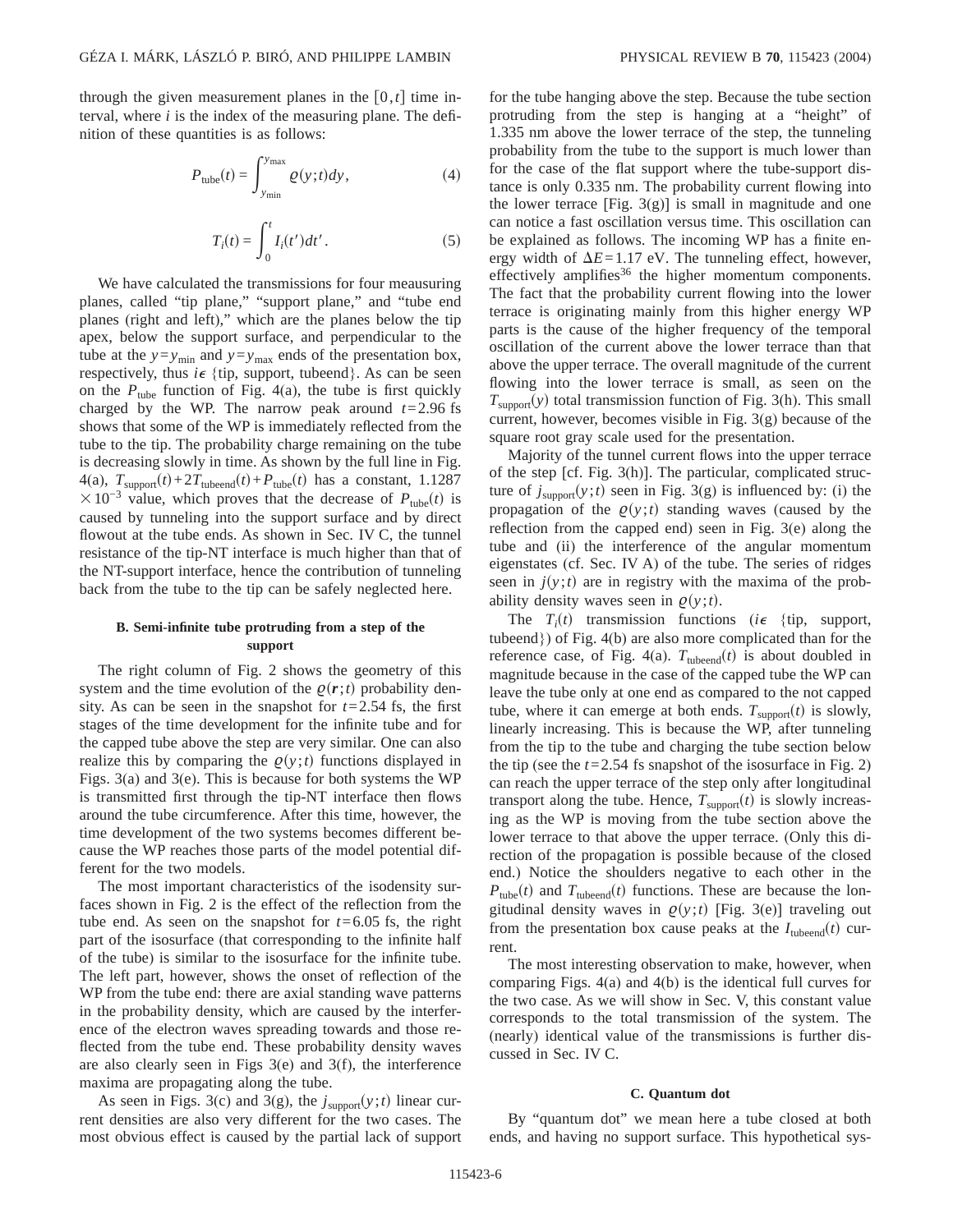

FIG. 5. Time cumulated transmissions measured below the tip apex. Dotted, dashed, and full lines are for the infinite tube above atomically flat support, for the capped tube hanging above the step, and for the quantum dot tube, respectively. The *YZ* cross sections of the potential for the three model situations are shown by grayscale plots near the curves. The inset shows the initial, large intensity peak (same for all the three models within the line thickness). See the text for details.

tem makes it possible to investigate the behavior of the tiptube tunnel junction alone, without the contribution of the tube-support junction, which has a much smaller tunnel resistance.

The time accumulated transmission measured at a plane under the apex of the tip,  $T_{\text{tip}}(t)$  is shown in Fig. 5 for the three different models. This quantity gives the total WP transmission from the tip apex calculated from  $t=0$  to the given moment. After the launching of the WP there is a thin peak in all the three transmission functions, with a large value of about  $5 \times 10^{-3}$ . The inset shows this peak in detail. The meaning of the peak is the WP coming out of the tip apex and then returning there. Plots of the  $T_{\text{tip}}(t)$  functions for the three models are identical within line thickness for  $t<10$  fs. After this peak, the transmission function for the "simple" and "step" situations converges to a constant value which is the fraction of the WP that does not return to the tip. This WP part eventually partly tunnels into the support and partly flows out at the tube end(s), as shown in Fig. 4. The  $T_{\text{tip}}(t=\infty)$  asymptotic values, (cf. Table II) for these two models have a nearly identical value, but as visualized by the enlarged vertical scale applied in Fig. 5, however, one can notice the small, 0.58% difference, the transmission for the tube above the step is somewhat lower. This difference can be explained as follows. The magnitude of the tunneling current flowing back from the tube into the tip depends on the probability density of the tube below the tip apex. For the case of the tube hanging above the step, however, there is no (or much less) possibility to tunnel directly from the tube section under the tip into the support surface because of the large tube-support separation. The WP can leave the tube only after a longitudinal transport process. This means that  $$ remains somewhat larger than for the case of the tube above the flat support, which creates a slightly more probability for the electron to go back into the tip.

Note in Fig. 5, that  $T_{\text{tip}}(t)$  for the quantum dot model does not converge to a constant value but it is monotonously decreasing. This is caused by the lack of the support surface and the lack of the open tube ends. In this model the WP part "entrapped" on the tube has no other choice than to tunnel



FIG. 6. Snapshot of the tunneling process through a nanotube Y junction at  $t=6.71$  fs. (a) and (b) *Z* integrated tube probability densities for the  $d=0$  nm and  $d=1.2$  nm tip displacements. (c) and (d) Probability current densities flowing into the support surface for the  $d=0$  nm and  $d=1.2$  nm tip displacements. Axial position of the tip is shown by small black circle on each subfigure. Contour shades are drawn on a square root scale. White corresponds to zero and black to maximum density (current), for (a) and (b) [(c) and (d)].

back to the tip. It can do this, however, only slowly because the only "exit" is a narrow, tunneling channel. The gradual decrease of the probability charge of the quantum dot is seen in the figure by the decreasing transmission function. This function would eventually converge to zero which means that the entire WP returns back to the tip. As seen in the figure, during the 130.6 fs simulation time, however, the transmission decreases only by 4.2%. Assuming an exponential decay of the probability charge of the tube,  $T_{\text{tin}}(t)$  $=T_0 \text{Exp}(-t/\tau)$ , the fitting for the full line of Fig. 5 gives a value of  $\tau$ =2817 fs.

#### **D. Y junction**

Next we analyzed the  $\psi(x, y, z; t)$  and  $\varrho(x, y, z; t)$  functions already presented in Ref. 37 by methods of Sec. III. Figure 6 shows a snapshot of the *z* integrated tube probability density,  $\varrho_{\text{tube}}(x, y)$  and the probability current density flowing into the support surface,  $j_{\text{support}}(x, y)$  for a nanotube Y junction at *t*=6.71 fs, where

$$
Q_{\text{tube}}(x, y) = \int_{\text{tube}} Q(x, y, z; t = 6.71 \text{fs}) \Theta_{\text{tube}}(x, y, z) dz, \quad (6)
$$

 $\Theta_{\text{tube}}(x, y, z)$  $=\begin{cases} 1, & \text{if } (x, y, z) \text{ is between the tube jellium surfaces;} \\ 0, & \text{otherwise.} \end{cases}$  $\frac{1}{2}$ ,  $\frac{1}{2}$ ,  $\frac{1}{2}$ ,  $\frac{1}{2}$ ,  $\frac{1}{2}$ ,  $\frac{1}{2}$ ,  $\frac{1}{2}$ ,  $\frac{1}{2}$ ,  $\frac{1}{2}$ ,  $\frac{1}{2}$ ,  $\frac{1}{2}$ ,  $\frac{1}{2}$ ,  $\frac{1}{2}$ ,  $\frac{1}{2}$ ,  $\frac{1}{2}$ ,  $\frac{1}{2}$ ,  $\frac{1}{2}$ ,  $\frac{1}{2}$ ,  $\frac{1}{2}$ ,  $\frac{1}{2}$ ,

 $(7)$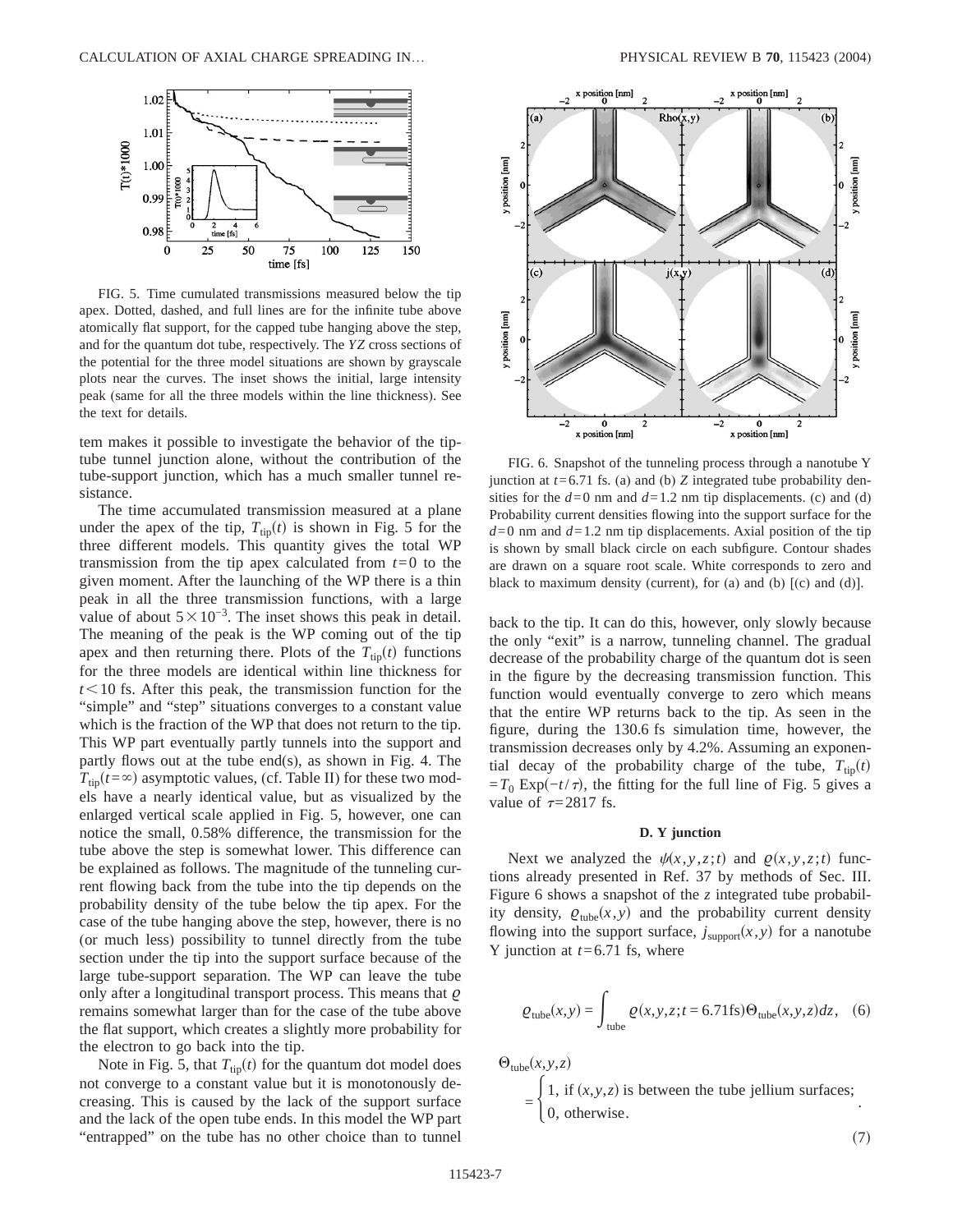The  $(x, y)$  projection enhances the probability density in the NT walls, analogous to transmission electron microscopy imaging of NTs.

As seen in Fig. 6(a), for the symmetric tip position, the three 4 nm long arms (NT sections symmetrically joined at the junction) shown in the presentation window are symmetrically charged. The symmetrical probability charge on the tube causes also a symmetrical tunnel current, as shown in Fig.  $6(c)$ .

When the tip is displaced by  $d=1.2$  nm along one arm, most of the probability density is accumulated on this arm, cf. Fig. 6(b), but still a considerable density is found on the other two arms. The tunnel current [see Fig. 6(d)], on the other hand, mainly flows into the support surface from the arm below the tip. Note that in both Figs. 6(b) and 6(d) the probability density and the probability current do not decrease monotonically from the point below the tip apex (shown by small circle on the figure) in the direction of the center of the Y junction but it has oscillations along the arm. These spatial oscillations are caused by interference of the WP spreading from the point below the tip apex in the direction of the junction center and those reflected from the center region.

We have also calculated the time accumulated probability of the WP tunneling out of the tip apex for both the symmetric tip position and for the 1.2 nm tip displacement. As we will show in Sec. V based on results of Sec. IV C, this quantity gives the total tunneling probability of the whole STM model junction. We found that the tunneling probability for the off-the-junction tip position is the same as for the infinite tube above the flat support (Sec. IV A). For the case of the symmetric tip position, the tunneling probability is larger by 14%. This difference in the tunneling probabilities is caused by the different geometries of the tip-tube junction for the above-the-junction and off-the-junction cases. In the off-thejunction case the tip is above a cylinder of 1 nm diameter but in the above-the-junction case the tip is above the trigonal joining point of the three tubes, which is a locally flat surface. The diameter of the tunneling channel is larger when the STM tip is above a flat surface as compared with a curved surface and this explains the enhanced tunneling probability.

### **V. DISCUSSION**

As we have shown in Sec. IV the WP tunneling proceeds according to the following steps. (i) The WP first "charges" the NT. This process is composed of two subprocesses: (i a) the WP arriving from the tip bulk approaches the tip apex region, (i b) majority of the WP is reflected back into the tip bulk but a small part does tunnel into the tube. (ii) The WP spreads along the NT. (iii) The WP leaves the tube section in the presentation box through four exits: part of the WP tunnels into the support surface; part of the WP flows along the tube and then leaves the presentation box through the left and right ends; a small fraction of the WP tunnels back into the tip.

While the WP is spreading along the tube, it is gradually tunneling into the support. From this it follows that if we increased the length of the presentation box, less and less fraction of the WP would flow out from the box at  $y_{\text{min}}$  and *y*max. In a real STM experiment the length of the NTs typically exceeds 100 nm. For such a long presentation box, only a negligible fraction of the WP would flow out at the tube ends. This means that in a real experiment (which corresponds to a very long presentation box) those parts of the WP flowing out at the presentation box ends in our calculation would also tunnel into the support surface. Thus

$$
P_{\text{support}}^{\text{experiment}} = P_{\text{support}}^{\text{calculation}} + n P_{\text{tubend}}^{\text{calculation}},\tag{8}
$$

where *n* is the number of the open tube ends,  $n=2$  for the "plain tube" model,  $n=1$  for the "tube hanging above the step" model, *n*=0 for the "quantum dot" model, and *n*=3 for the "Y" model.

Moreover after a long enough time, all of the WP would leave the NT. This means that  $P_{\text{support}}^{\text{experiment}} = P_{\text{tip}}^{\text{experiment}}$  which simply means that the current flowing out from the tip flows into the substrate under stationary conditions.

As we have shown in Sec. IV C the charging and the discharging of the NT occurs in two different time scales. The charging process is much faster, it occurs within 4 fs as seen at the inset of Fig. 5. The time scale of the discharging process, however, is 100 fs (cf. Fig. 4).

During the charging process, there is a resonant transfer of electrons from the tip into the tubular jellium, which behaves like a quantum well. The so-called buildup time that this charging process requires is approximately 3 fs. After this time, the transmission  $T(t)$  below the tip starts to saturate (see the inset in Fig. 5). Theory of tunneling through one dimensional barriers predicts that this saturation should proceed through damped oscillations, with a characteristic frequency proportional to the deviation of the incident energy from the resonance, and a decay time equal to twice the lifetime of the resonant state.<sup>38</sup> The situation is more complex here, due to the three dimensional geometry of the potential, and because the WP covers a large energy window that encompasses several eigenstates of the jellium tube. $33$ The plot of  $T(t)$  in the inset of Fig. 5 shows a single oscillation, marked by the peak at about 2 fs. Then it saturates, except for the quantum dot where all the buildup charge slowly returns to the tip.

During the decay of the probability charge of the tube not only the geometry of the tip-support barrier is important (there is no such barrier for the dot), but also the fact that the electrons in the NT have no permanent momentum perpendicular to the barrier. As the animation on the web site shows (http://www.mfa.kfki.hu/int/nano/online/longspread2004/),

the probability density oscillates around the tube, while spreading along it. The WP tunnels to the support by packets, each time there is an accumulation of charge at the bottom of the tube. The characteristic oscillation period is around 5 fs, as can be inferred from the plots of  $j(y; t)$  in Fig. 3. The characteristic time for the decay of the probability charge on the tube is around 25 fs (plot of  $P_{\text{tube}}$  in Fig. 4), much shorter than the decay time for the dot (2817 fs as derived in Sec.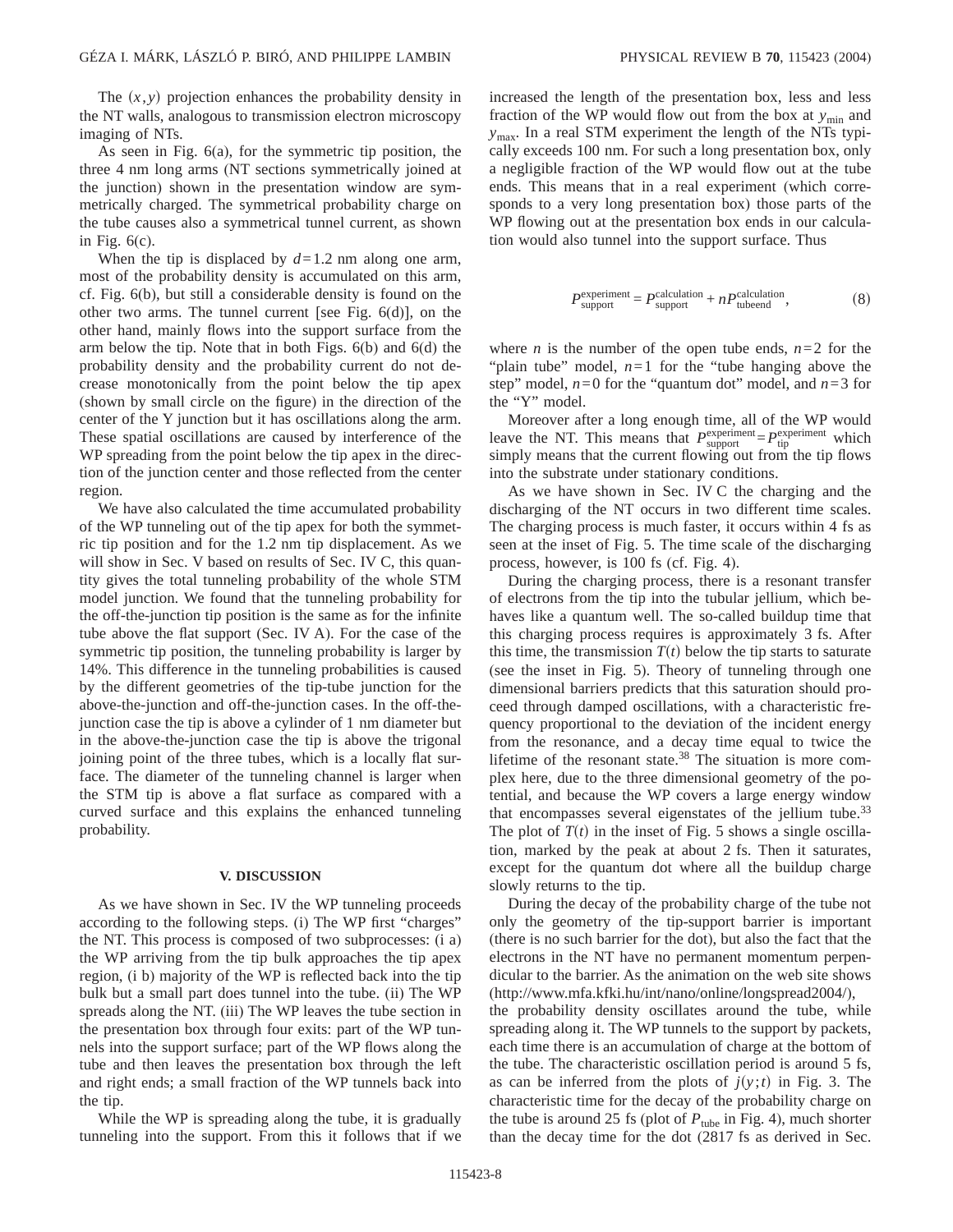IV C) because the barrier with the tip is extremely localized in space.

Once the WP is on the tube it can tunnel into the support much easier than back into the tip, hence, the magnitude of the tunnel current is mostly determined by the characteristics of the tip-NT tunnel junction. This is somewhat similar to joining two resistances<sup>19</sup> in series, the net resistance  $R = R_1$ + $R_2$  is mainly determined by  $R_1$  if  $R_1 \ge R_2$ . This is the explanation why the total tunneling probability is nearly the same for the plain tube and for the tube hanging above the step models, although for the first case the tube section directly below the tip is supported but for the second case it is not supported. The details of the WP transport process are different for the two cases, when the tube section below the tip is supported, most of the WP directly tunnels into the support, see Fig.  $3(c)$ , but when the tube section below the tip is not supported, the WP can tunnel into the support only after a ballistic transport,  $2^{1,32}$  see Fig. 3(g)—still the total transmission probability is nearly the same for the two cases. Ballistic conduction was found in conducting atomic force microscopy experiments<sup>21</sup> in length sections over 5  $\mu$  in SWNTs which proves that the electrons preserve phase coherence over such a long length scale. The independence of the total tunneling probability on the presence of the support surface under the tube section below the tip is in fact verified by STM experiments on SWCNTs crossing a step on the graphite surface,<sup>2</sup> crossing over another  $NT<sub>1</sub><sup>39</sup>$  or hanging over grains of platinum surface.<sup>39</sup> In both experimental situations a section of NT is lifted from the support surface because of its stiffness. According to the topographic STM images and elasticity theory calculations presented in these papers, the SWNT is not supported over a length of 10–20 nm, still there is no step seen in the topographic line cuts above the edge of the support which shows that there is no abrupt change in the tunnel current when the tip moves from above the supported NT part to above the unsupported part.

Of course the jellium method does not account for the effect of the different local band structure at different places of the tube and this can cause different tunnel current at different places. Because the WP is spreading axially while tunneling it is effectively sampling a length section of the tube equivalent to its axial spread. This means that the tunnel current is determined not only by the local density of states (LDOS) of the tube immediately below the tip but it is rather given as weighted average of the LDOS over a length section of about 5 nm with a Gaussian weighting function.

For the capped tube hanging above the step the backscattering $40$  of the electron waves from the cap causes oscillations in the probability density. Periodic oscillations of the differential conducatance along the tube with  $\lambda = 2k_F$  periodicity were indeed measured in STS experiments $41$  on short SWNTs and calculated by tight-binding<sup>42</sup> and *ab methods.* 

For the Y junction the total tunneling probability is 14% larger above the junction than above an arm because the sample surface immediately under the tip is a cylinder of 0.5 nm radius when the tip is above an arm but it is nearly a flat surface when the tip is above the junction. As shown on Fig. 6, however, when the tip is above the arm, displaced 1.2 nm from the junction, the WP is penetrating into the junction region and the other two arms with considerable probability. This means that the influence of the local electronic structure of the junction region have to be present in the tunnel current measured above the arm. This conclusion is verified by STS experiments<sup>44</sup> performed in small diameter SWNT Y junctions, the signature of the junction is still observed in the STS curves when the tip is displaced several nanometers from the junction. The same effect is seen in atomic resolution STS maps of semiconductor nanotube junctions.45 The two different nanotubes have different Van Hove singularity positions in the STS curves but according to the experiments and calculations<sup>45</sup> of Van Hove singularity on each side penetrate and decay into the opposite side across the junction over a distance of 2 nm.

#### **VI. CONCLUSIONS**

We have calculated the time dependent probability current and probability density of wave packets scattering on jellium models of STM tip-nanostructure-substrate systems by a 3D wave packet dynamical method.

For a 1 nm diameter nanotube on an atomically flat support and a 0.4 nm tip-nanotube separation only 0.1% of the wave packet is tunneling into the nanotube. The probability charge is first accumulated in the tube section below the tip apex. Next the wave packet begins to spread along the nanotube while it is tunneling into the support surface. Interference of the angular momentum eigenstates excited by the incoming wave packet creates time dependent angular interference patterns to appear in the probability density along the circumference of the tube. Because the tunneling current is determined by the probability density along the lowest fiber of the tube, the time dependence of the angular probability density waves causes oscillations in time of the probability current flowing into the support. These oscillations on the femtosecond scale are probably too fast to be detected electronically but may give measurable effects in a light scattering experiment on the tunnel junction.

For a hemispherically capped nanotube protruding to a length of 3 nm above a 1 nm hight step of the substrate we positioned the STM tip along the tube 1.8 nm from the step edge, i.e., above those part of the NT hanging above the lower terrace of the step. In this case the wave packet cannot tunnel directly from the tube into the support, it has first to flow axially along the tube until it reaches the step edge. It is found that the total tunneling probability is still the same for this system as for the infinite tube on flat support. From this we can conclude that the wave packet flows ballistically along the tube. Reflection of the wave packet from the closed end causes longitudinal probability density wave patterns to appear along the tube. These interference patterns are traveling towards the open end with a wavelength increasing in time.

By launching a wave packet into a nanotube closed at both ends placed on a nonconducting substrate we were able to isolate the effects of the tip-tube interface from the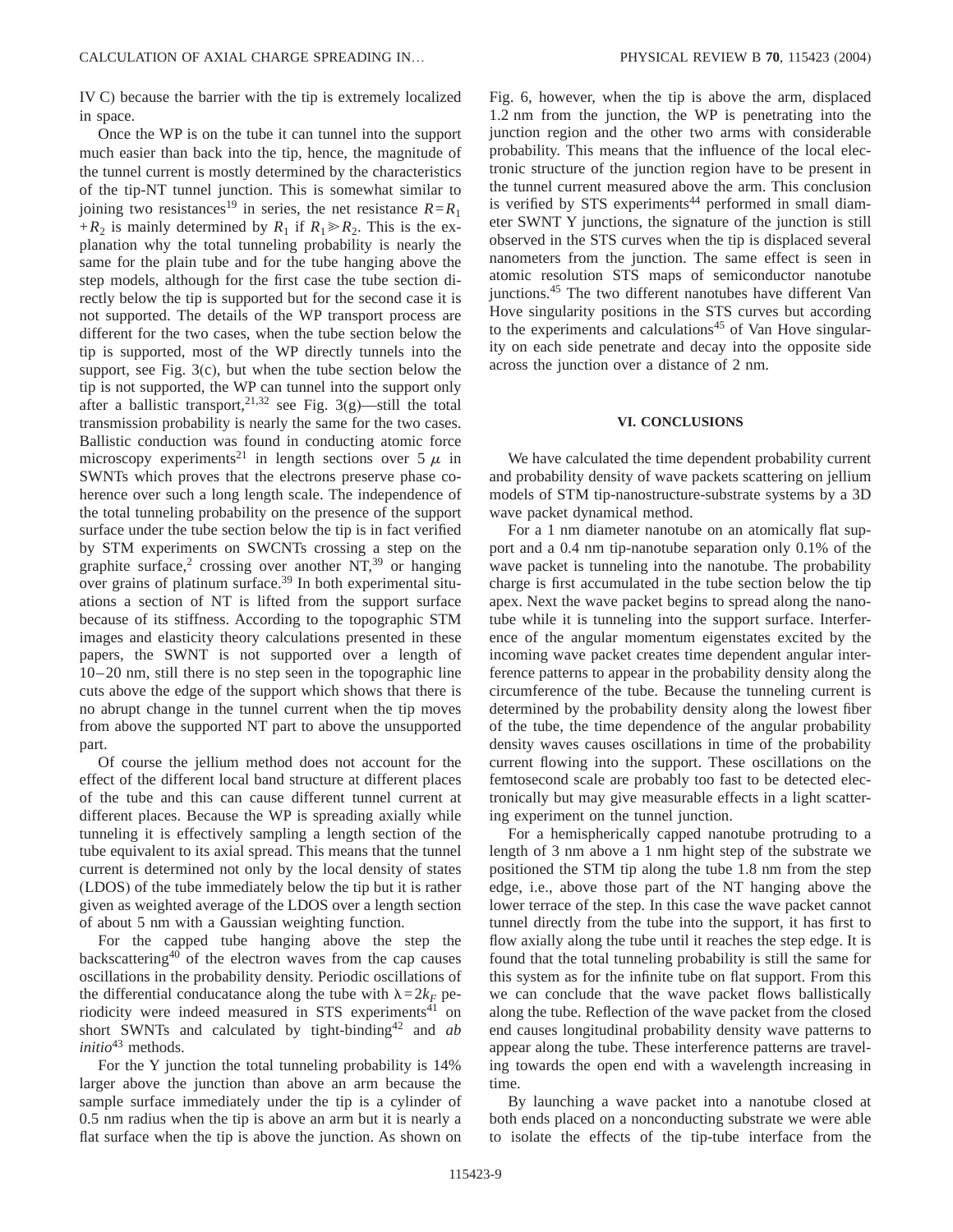tube-support tunnel junction. It was found that the buildup of the the probability charge on the tube is a fast process but the probability charge can decay only slowly through the tiptube junction hence the overall tunneling probability of a tip-tube-support jellium model system is mostly determined by the characteristics of the tip-tube tunnel junction.

For a nanotube Y junction the tunneling probability is the same as for the straight tube when the tip is displaced 1.2 nm along one arm but it is 14% higher when the tip is placed above the trigonal symmetry point. In the off-the-junction case the wave packet, however, still samples the junction region because of its spreading during tunneling.

- \*Electronic address: mark@sunserv.kfki.hu; http:// www.mfa.kfki.hu/int/nano/
- <sup>1</sup>T. W. Odom, J.-K. Huang, and C. M. Lieber, J. Phys.: Condens. Matter **14**, R145 (2002).
- 2L. P. Biró, S. D. Lazarescu, P. Lambin, P. A. Thiry, A. Fonseca, J. B.Nagy, and A. A. Lucas, Phys. Rev. B **56**, 12 490 (1997).
- 3S. Iijima, Nature (London) **354**, 56 (1991).
- <sup>4</sup> J. Appenzeller, R. Martel, V. Derycke, M. Radosavljević, S. Wind, D. Neumayer, and P. Avouris, Microelectron. Eng. **64**, 391 (2002).
- 5M. S. Dresselhaus, G. Dresselhaus, and P. C. Eklund, *Science of Fullerenes and Carbon Nanostructures* (Academic Press, San Diego, 1996).
- 6S. J. Tans, A. R. M. Verschueren, and C. Dekker, Nature (London) **393**, 49 (1998).
- 7A. Bachtold, P. Hadley, T. Nakanishi, and C. Dekker, Science **294**, 1317 (2001).
- 8A. N. Andriotis, M. Menon, D. Srivastava, and L. Chernozatonskii, Appl. Phys. Lett. **79**(2), 266 (2001).
- 9P. Nagy, R. Ehlich, L. P. Biró, and J. Gyulai, Appl. Phys. A: Mater. Sci. Process. **70**, 481 (2000).
- <sup>10</sup>B. C. Satishkumar, P. J. Thomas, A. Govindaraj, and C. N. R. Rao, Appl. Phys. Lett. **77**, 2530 (2000).
- 11C. Papadopoulos, A. Rakitin, J. Li, A. S. Vedeneev, and J. M. Xu, Phys. Rev. Lett. **85**, 3476 (2000).
- 12A. N. Andriotis, M. Menon, D. Srivastava, and L. Chernozatonskii, Phys. Rev. B **65**, 165416 (2002).
- 13V. Meunier, T. Zacharia, and J.-C. Charlier, Appl. Phys. Lett. **81**, 5234 (2002).
- 14L. P. Biró and P. Lambin, *Encyclopedia of Nanoscience and Technology* (American Scientific, Fairfield, NJ, 2004), pp. 415–426.
- 15A. Rubio, D. Sánchez-Portal, E. Artacho, P. Ordejón, and J. M. Soler, Phys. Rev. Lett. **82**, 3520 (1999).
- 16V. Meunier and P. Lambin, Phys. Rev. Lett. **81**, 5588 (1998).
- 17C. L. Kane and E. J. Mele, Phys. Rev. B **59**, R12 759 (1999).
- 18P. Lambin, G. I. Márk, and L. P. Biró, Int. J. Quantum Chem. **95**, 493 (2003).
- 19L. P. Biró, J. Gyulai, P. Lambin, J. B.Nagy, S. Lazarescu, G. I. Márk, A. Fonseca, P. R. Surján, Z. Szekeres, P. A. Thiry, and A. A. Lucas, Carbon **36**, 689 (1998).
- 20G. I. Márk, L. P. Biró, and J. Gyulai, Phys. Rev. B **58**, 12 645 (1998).

## **ACKNOWLEDGMENTS**

This work has been partly funded by the Inter-University Attraction Pole (IUAP P5/1) on "quantum-size effects in nanostructured materials" of the Belgian Office for Scientific, Technical, and Cultural affairs and partly by the EU5, Contract Nos. NANOCOMP, HPRN-CT-2000-00037 and EU5 Centre of Excellence ICAI-CT-2000-70029, and by OTKA Grant No. T 043685 in Hungary. Two of the authors (L.P.B. and G.I.M.) gratefully acknowledge the Belgian "Fonds National de la Recherche Scientifique" and the Hungarian Academy of Sciences for financial support. Computation work was done on the Hungarian NIIF Supercomputer.

- 21P. J. de Pablo, C. Gómez-Navarro, M. T. Martinez, A. M. Benito, W. K. Maser, J. Colchero, J. Gómez-Herrero, and A. M. Baró, Appl. Phys. Lett. **80**, 1462 (2002).
- 22P. Sautet, J. Dunphy, D. F. Ogletree, and M. Salmeron, Surf. Sci. **295**, 347 (1993).
- 23B. M. Garraway and K.-A. Suominen, Rep. Prog. Phys. **58**, 365 (1995).
- 24G. Varga, J. Phys.: Condens. Matter **14**, 6081 (2002).
- 25G. I. Márk, L. P. Biró, J. Gyulai, P. A. Thiry, A. A. Lucas, and P. Lambin, Phys. Rev. B **62**, 2797 (2000).
- 26D. L. Carroll, P. Redlich, P. M. Ajayan, J. C. Charlier, X. Blase, A. D. Vita, and R. Car, Phys. Rev. Lett. **78**, 2811 (1997).
- 27N. Agrait, J. Rodrigo, and S. Vieira, Ultramicroscopy **42–44**, 177 (1992).
- <sup>28</sup>*Numerical work was done on the 180 Gflops SMP supercomputer of the Hungarian NIIF.*
- <sup>29</sup> J. A. Fleck, J. R. Morris, and M. D. Feit, Appl. Phys. **10**, 129 (1976).
- 30M. D. Feit, J. A. Fleck, and A. Steiger, J. Comput. Phys. **47**, 412 (1982).
- 31B. Poirier and J. Tucker Carrington, J. Chem. Phys. **118**(1), 17 (2003).
- 32G. I. Márk, A. Koós, Z. Osváth, L. Biró, A. M. Benito, W. K. Maser, P. A. Thiry, and P. Lambin, Diamond Relat. Mater. **11**, 961 (2002).
- 33L. Tapasztó, G. I. Márk, J. Gyulai, P. Lambin, Z. Kónya, and L. P. Biró, in *Electronic Properties of Novel Materials—Molecular Nanostructures*, edited by H. Kuzmany, J. Fink, M. Mehring, and S. Roth (American Institute of Physics, Melville, New York, 2003) [AIP Conf. Proc. **685**, 439 (2003)].
- 34F. Grossmann, J.-M. Rost, and W. Schleich, J. Phys. A **30**, 277 (1997).
- 35M. J. W. Hall, M. S. Reineker, and W. P. Schleich, J. Phys. A **32**, 8275 (1999).
- 36G. I. Márk, in *Tunneling and Its Implications*, Proceedings of the Adriatico Research Conference edited by D. Mugnai, A. Ranfagni, and L. S. Schulman (World Scientific, Singapore, 1997), p. 443.
- 37G. I. Márk, L. P. Biró, J. Gyulai, Z. Kónya, and P. Lambin, in *Electronic Properties of Novel Materials—Molecular Nanostructures*, edited by H. Kuzmany, J. Fink, M. Mehring, and S. Roth (American Institute of Physics, Melville, New York, 2002)